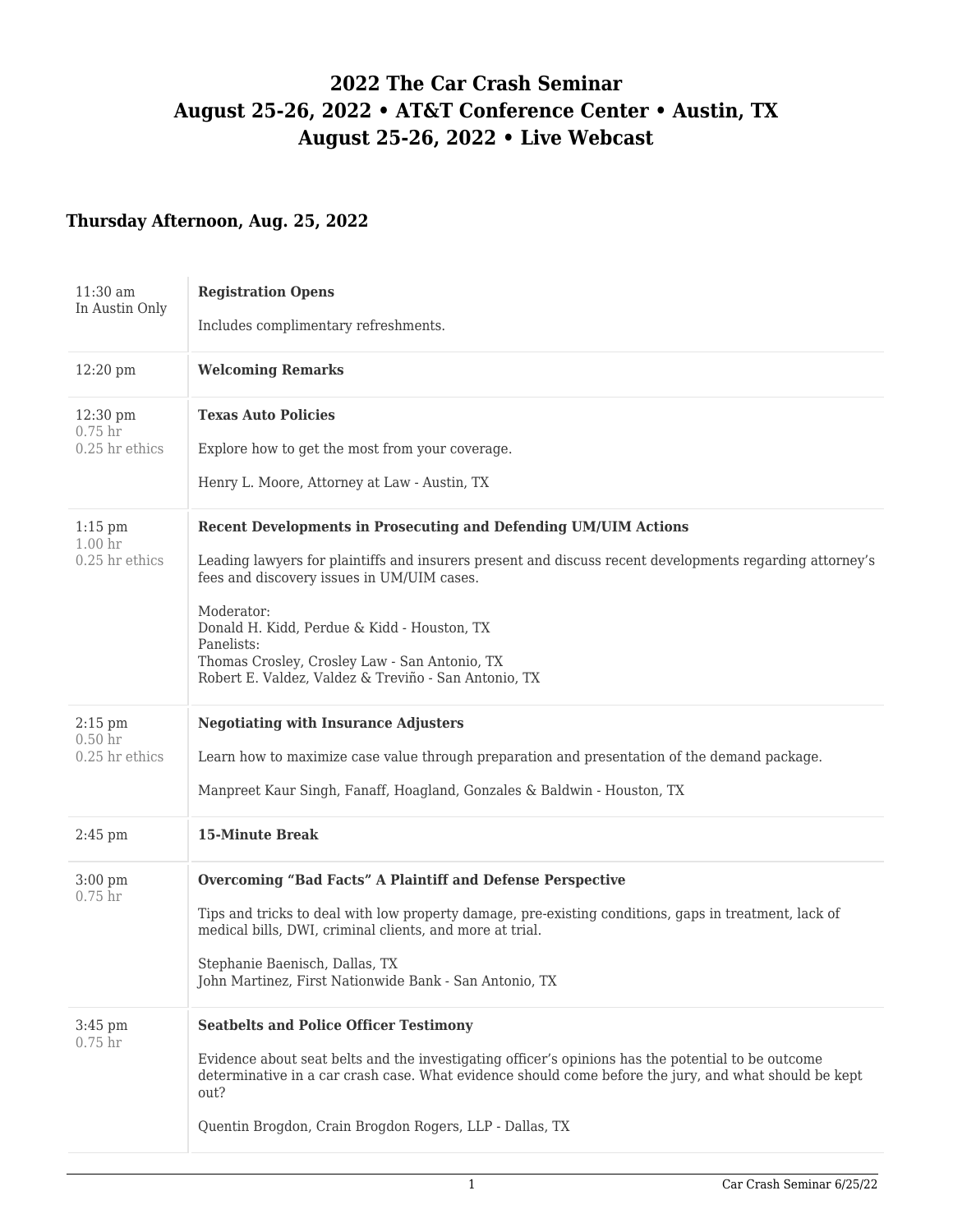| $4:30 \text{ pm}$<br>$0.50$ hr ethics | Recent Changes to the Advertising and Solicitation Rules: The Highlights<br>Comprehensive changes to the Texas Disciplinary Rules governing advertisements and solicitations<br>became effective in 2021. This presentation highlights some of the most notable changes.<br>Jason Panzer, Herring & Panzer, L.L.P. - Austin, TX |
|---------------------------------------|---------------------------------------------------------------------------------------------------------------------------------------------------------------------------------------------------------------------------------------------------------------------------------------------------------------------------------|
| $5:00 \text{ pm}$                     | <b>Adjourn</b>                                                                                                                                                                                                                                                                                                                  |

### **Friday Morning, Aug. 26, 2022**

| $7:30$ am<br>In Austin Only                          | <b>Conference Room Opens</b><br>Includes continental breakfast.                                                                                                                                                                                                                                                                                                                                                                                                                                                                                                                 |
|------------------------------------------------------|---------------------------------------------------------------------------------------------------------------------------------------------------------------------------------------------------------------------------------------------------------------------------------------------------------------------------------------------------------------------------------------------------------------------------------------------------------------------------------------------------------------------------------------------------------------------------------|
| $8:30$ am<br>0.75 <sub>hr</sub><br>$0.25$ hr ethics  | Medical Expenses in Car Crash Cases after In re Allstate: an Update from Discovery to Trial<br>This presentation discusses the nuts and bolts of proving or challenging medical expenses in car crash<br>cases, including: the current state of TCPRC Section 18.001 after In re Allstate, strategies for striking (or<br>not striking) 18.001 counter-affidavits, the use of depositions by written questions, and other non-party<br>and expert discovery issues arising from recent Texas Supreme Court case law.<br>Morgan A. McPheeters, McPheeters Law, PLLC - Dallas, TX |
| $9:15$ am<br>$0.50$ hr ethics                        | Protecting the Pig in the Poke: Protection of Non-Relevant Healthcare Information<br>This presentation explores the scope of discovery pertaining to healthcare information relevant to a claim<br>or defense and pragmatic approaches to protecting irrelevant, confidential healthcare information.<br>Paul N. Gold, Aversano & Gold - Houston, TX                                                                                                                                                                                                                            |
| $9:45$ am<br>0.50 <sub>hr</sub>                      | <b>Recognizing Products Liability Claims</b><br>Using case studies, learn how to spot and approach products liability claims in catastrophic motor<br>vehicle accidents.<br>Muhammad S. Aziz, Abraham, Watkins, Nichols, Agosto, Aziz & Stogner - Houston, TX                                                                                                                                                                                                                                                                                                                   |
| $10:15$ am                                           | <b>15-Minute Break</b>                                                                                                                                                                                                                                                                                                                                                                                                                                                                                                                                                          |
| $10:30$ am<br>0.50 <sub>hr</sub><br>$0.25$ hr ethics | <b>Stowers</b><br>Shelly Tomlin Greco, Eberstein & Witherite, LLP - Dallas, TX                                                                                                                                                                                                                                                                                                                                                                                                                                                                                                  |
| $11:00 \text{ am}$<br>0.50 <sub>hr</sub>             | <b>Cross Examination</b><br>The difficult witness, the delicate witness, and the professional witness.<br>Paula Fisette Sweeney, Slack Davis Sanger LLP - Dallas, TX                                                                                                                                                                                                                                                                                                                                                                                                            |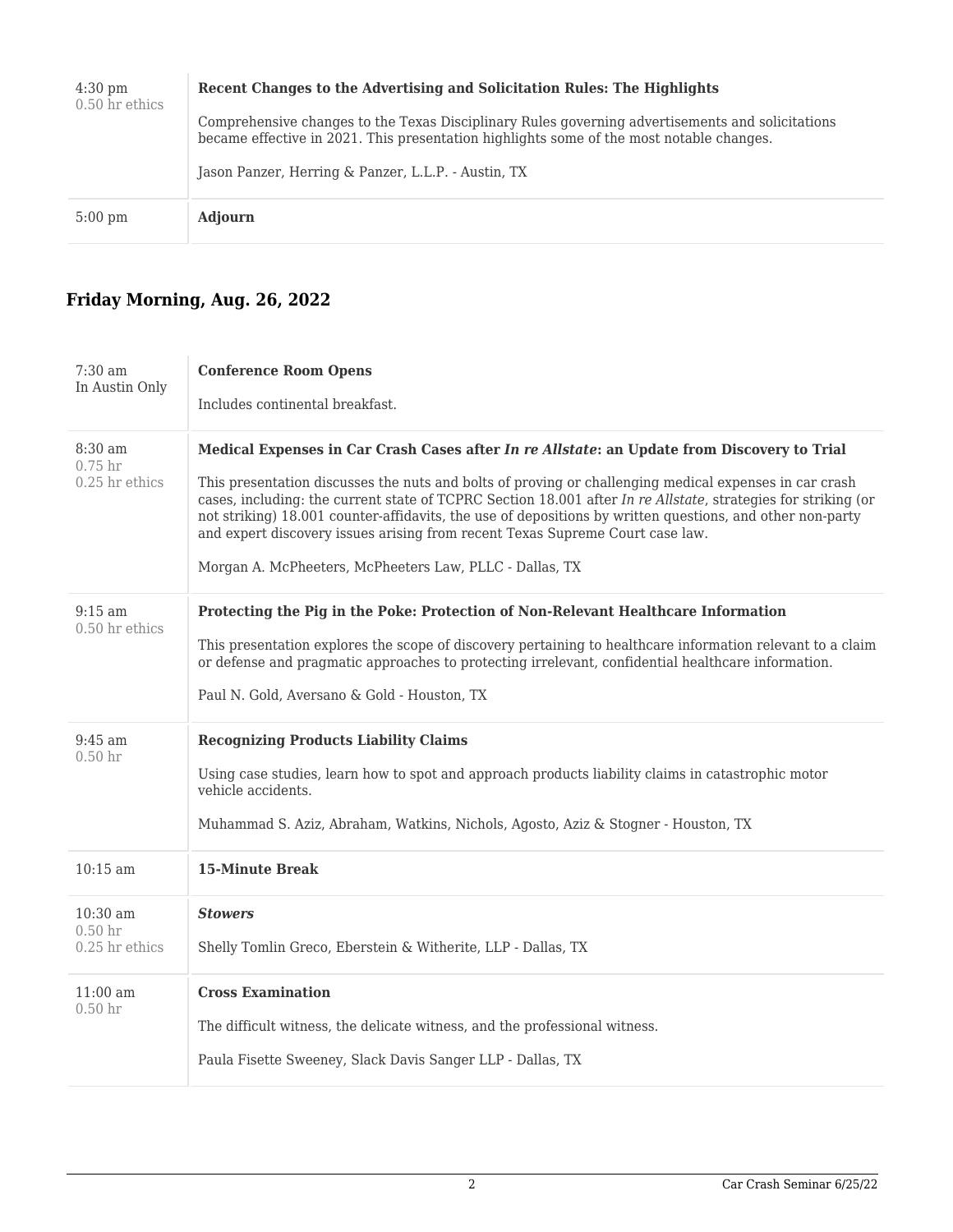| $11:30 \text{ am}$<br>0.75 <sub>hr</sub><br>$0.50$ hr ethics | <b>Subrogation and Liens</b><br>The topic everyone loves to hatemade a little less painless with a comprehensive overview of Medicare,<br>Medicaid, worker's comp, ERISA and self-funded vs insured, hospital liens, child support liens, and<br>attorney liability. Learn how to protect yourself and your client/insured.<br>Judy Kostura, Kostura & Putman, P.C. - Austin, TX |
|--------------------------------------------------------------|----------------------------------------------------------------------------------------------------------------------------------------------------------------------------------------------------------------------------------------------------------------------------------------------------------------------------------------------------------------------------------|
| $12:15 \text{ pm}$                                           | Pick Up Lunch (in Austin)                                                                                                                                                                                                                                                                                                                                                        |
| In Austin Only                                               | Included in registration.                                                                                                                                                                                                                                                                                                                                                        |

## **Friday Afternoon, Aug. 26, 2022**

#### **LUNCHEON PRESENTATION**

| $12:45 \text{ pm}$<br>0.50 hr ethics                | <b>Ted Lasso Ethics</b><br>Five lessons lawyers should learn from Ted Lasso.<br>Charlie Ginn, McCraw Law Group - McKinney, TX                                                                                                                                                                                                                    |
|-----------------------------------------------------|--------------------------------------------------------------------------------------------------------------------------------------------------------------------------------------------------------------------------------------------------------------------------------------------------------------------------------------------------|
| $1:15$ pm                                           | <b>15-Minute Break</b>                                                                                                                                                                                                                                                                                                                           |
| $1:30$ pm<br>0.75 <sub>hr</sub>                     | <b>Trying Cases Without Medical Bills</b><br>Texas law has made it difficult to try cases with our medical bills. That burden creates an avenue to<br>trying cases without them and opening doors to greater potential verdicts.<br>C. Robert Dorsett Jr., Dorsett Johnson, LLP - Austin, TX<br>L. Todd Kelly, The Carlson Law Firm - Austin, TX |
| $2:15$ pm<br>1.00 <sub>hr</sub><br>$0.25$ hr ethics | <b>Truck/CMV Wrecks: Yin and Yang</b><br>Two experienced trucking lawyers share real world time-tested defense and plaintiff's discovery and trial<br>tactics and strategies.<br>Todd Clement, Clement + Speer - Dallas, TX<br>William M. Toles, Munsch Hardt Kopf & Harr, P.C. - Austin, TX                                                     |
| $3:15$ pm                                           | <b>10-Minute Break</b>                                                                                                                                                                                                                                                                                                                           |
| $3:25$ pm<br>0.50 <sub>hr</sub>                     | <b>Proving Up Future Damages</b><br>Including medical and lost wages.<br>John D. Plumlee, Lorenz & Lorenz LLP - Austin, TX                                                                                                                                                                                                                       |